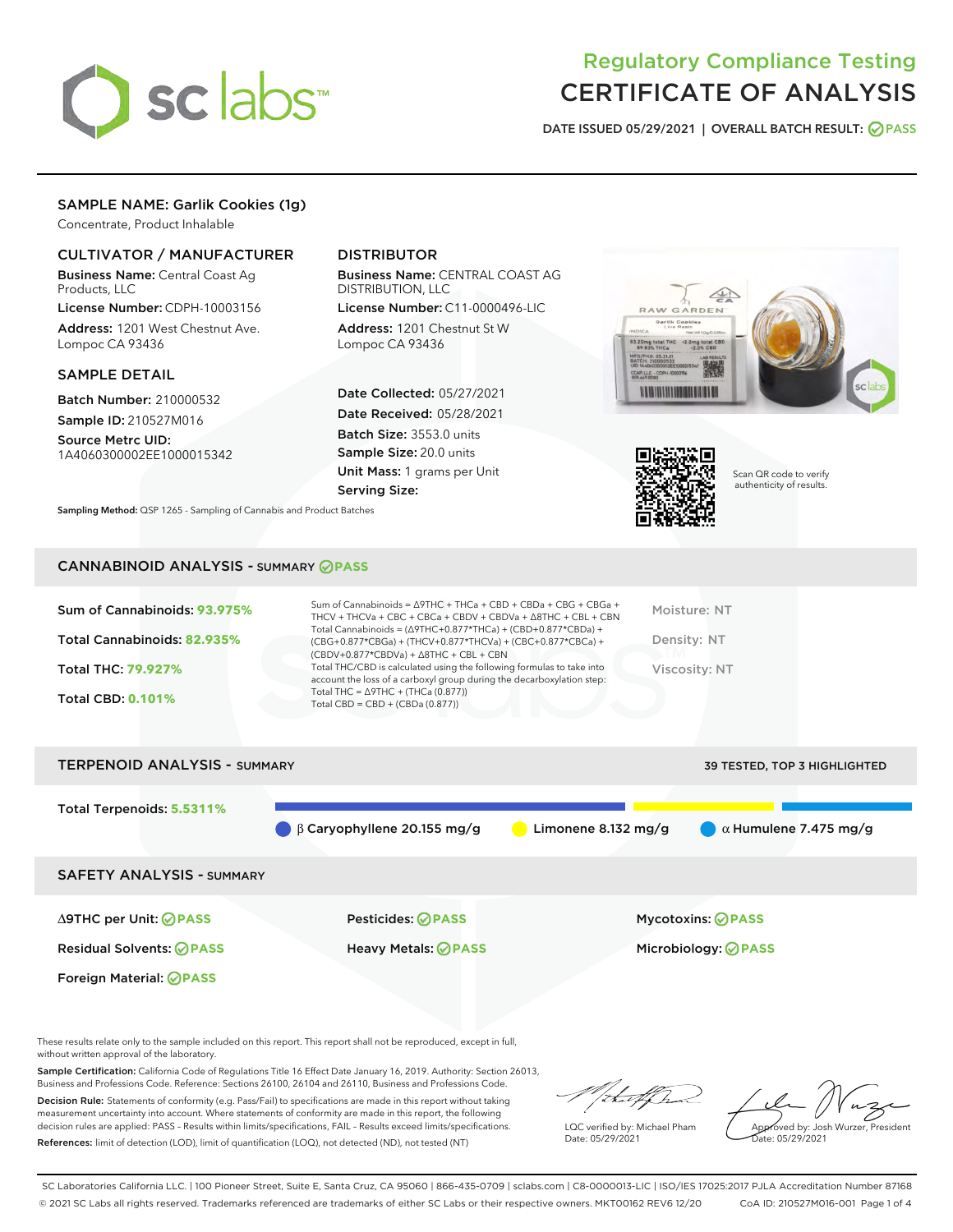



GARLIK COOKIES (1G) | DATE ISSUED 05/29/2021 | OVERALL BATCH RESULT: **O PASS** 

#### CANNABINOID TEST RESULTS - 05/28/2021 2 PASS

Tested by high-performance liquid chromatography with diode-array detection (HPLC-DAD). **Method:** QSP 1157 - Analysis of Cannabinoids by HPLC-DAD

#### TOTAL CANNABINOIDS: **82.935%**

Total Cannabinoids (Total THC) + (Total CBD) + (Total CBG) + (Total THCV) + (Total CBC) + (Total CBDV) + ∆8THC + CBL + CBN

TOTAL THC: **79.927%** Total THC (∆9THC+0.877\*THCa)

TOTAL CBD: **0.101%**

Total CBD (CBD+0.877\*CBDa)

TOTAL CBG: 1.63% Total CBG (CBG+0.877\*CBGa)

TOTAL THCV: 0.358% Total THCV (THCV+0.877\*THCVa)

TOTAL CBC: 0.919% Total CBC (CBC+0.877\*CBCa)

TOTAL CBDV: ND Total CBDV (CBDV+0.877\*CBDVa)

| <b>COMPOUND</b>  | LOD/LOQ<br>(mg/g)          | <b>MEASUREMENT</b><br><b>UNCERTAINTY</b><br>(mg/g) | <b>RESULT</b><br>(mg/g) | <b>RESULT</b><br>(%) |
|------------------|----------------------------|----------------------------------------------------|-------------------------|----------------------|
| <b>THCa</b>      | 0.05/0.14                  | ±22.284                                            | 867.07                  | 86.707               |
| <b>A9THC</b>     | 0.06 / 0.26                | ±1.336                                             | 38.85                   | 3.885                |
| <b>CBGa</b>      | 0.1/0.2                    | ±0.83                                              | 15.9                    | 1.59                 |
| <b>CBCa</b>      | 0.07/0.28                  | ±0.451                                             | 9.23                    | 0.923                |
| <b>THCVa</b>     | 0.07/0.20                  | ±0.195                                             | 4.08                    | 0.408                |
| <b>CBG</b>       | 0.06/0.19                  | ±0.093                                             | 2.37                    | 0.237                |
| <b>CBDa</b>      | 0.02/0.19                  | ±0.034                                             | 1.15                    | 0.115                |
| <b>CBC</b>       | 0.2 / 0.5                  | ±0.03                                              | 1.1                     | 0.11                 |
| $\triangle$ 8THC | 0.1/0.4                    | N/A                                                | <b>ND</b>               | <b>ND</b>            |
| <b>THCV</b>      | 0.1/0.2                    | N/A                                                | <b>ND</b>               | <b>ND</b>            |
| <b>CBD</b>       | 0.07/0.29                  | N/A                                                | <b>ND</b>               | <b>ND</b>            |
| <b>CBDV</b>      | 0.04/0.15                  | N/A                                                | <b>ND</b>               | <b>ND</b>            |
| <b>CBDVa</b>     | 0.03/0.53                  | N/A                                                | <b>ND</b>               | <b>ND</b>            |
| <b>CBL</b>       | 0.06 / 0.24                | N/A                                                | <b>ND</b>               | <b>ND</b>            |
| <b>CBN</b>       | 0.1/0.3                    | N/A                                                | <b>ND</b>               | <b>ND</b>            |
|                  | <b>SUM OF CANNABINOIDS</b> |                                                    | 939.75 mg/g             | 93.975%              |

#### **UNIT MASS: 1 grams per Unit**

| ∆9THC per Unit                        | 1120 per-package limit     | 38.85 mg/unit<br><b>PASS</b> |  |
|---------------------------------------|----------------------------|------------------------------|--|
| <b>Total THC per Unit</b>             |                            | 799.27 mg/unit               |  |
| <b>CBD per Unit</b>                   |                            | <b>ND</b>                    |  |
| <b>Total CBD per Unit</b>             |                            | $1.01$ mg/unit               |  |
| Sum of Cannabinoids<br>per Unit       |                            | 939.75 mg/unit               |  |
| <b>Total Cannabinoids</b><br>per Unit |                            | 829.35 mg/unit               |  |
| <b>MOISTURE TEST RESULT</b>           | <b>DENSITY TEST RESULT</b> | <b>VISCOSITY TEST RESULT</b> |  |

Not Tested

Not Tested

Not Tested

#### TERPENOID TEST RESULTS - 05/29/2021

Terpene analysis utilizing gas chromatography-flame ionization detection (GC-FID). **Method:** QSP 1192 - Analysis of Terpenoids by GC-FID

| <b>COMPOUND</b>         | LOD/LOQ<br>(mg/g) | <b>MEASUREMENT</b><br><b>UNCERTAINTY</b><br>(mg/g) | <b>RESULT</b><br>(mg/g)                         | <b>RESULT</b><br>$(\%)$ |
|-------------------------|-------------------|----------------------------------------------------|-------------------------------------------------|-------------------------|
| $\beta$ Caryophyllene   | 0.004 / 0.012     | ±0.7175                                            | 20.155                                          | 2.0155                  |
| Limonene                | 0.005 / 0.016     | ±0.1163                                            | 8.132                                           | 0.8132                  |
| $\alpha$ Humulene       | 0.009/0.029       | ±0.2399                                            | 7.475                                           | 0.7475                  |
| <b>Myrcene</b>          | 0.008 / 0.025     | ±0.0697                                            | 5.405                                           | 0.5405                  |
| Linalool                | 0.009 / 0.032     | ±0.1279                                            | 3.365                                           | 0.3365                  |
| $\alpha$ Bisabolol      | 0.008 / 0.026     | ±0.1145                                            | 2.144                                           | 0.2144                  |
| Fenchol                 | 0.010 / 0.034     | ±0.0506                                            | 1.307                                           | 0.1307                  |
| trans-ß-Farnesene       | 0.008 / 0.025     | ±0.0454                                            | 1.278                                           | 0.1278                  |
| Terpineol               | 0.016 / 0.055     | ±0.0734                                            | 1.196                                           | 0.1196                  |
| $\beta$ Pinene          | 0.004 / 0.014     | ±0.0107                                            | 0.930                                           | 0.0930                  |
| Ocimene                 | 0.011 / 0.038     | ±0.0257                                            | 0.802                                           | 0.0802                  |
| Caryophyllene<br>Oxide  | 0.010 / 0.033     | ±0.0337                                            | 0.733                                           | 0.0733                  |
| <b>Nerolidol</b>        | 0.009 / 0.028     | ±0.0374                                            | 0.594                                           | 0.0594                  |
| $\alpha$ Pinene         | 0.005 / 0.017     | ±0.0049                                            | 0.568                                           | 0.0568                  |
| <b>Borneol</b>          | 0.005 / 0.016     | ±0.0150                                            | 0.357                                           | 0.0357                  |
| Terpinolene             | 0.008 / 0.026     | ±0.0070                                            | 0.342                                           | 0.0342                  |
| Valencene               | 0.009 / 0.030     | ±0.0100                                            | 0.145                                           | 0.0145                  |
| $\alpha$ Cedrene        | 0.005 / 0.016     | ±0.0043                                            | 0.144                                           | 0.0144                  |
| Camphene                | 0.005 / 0.015     | ±0.0013                                            | 0.112                                           | 0.0112                  |
| Fenchone                | 0.009 / 0.028     | ±0.0027                                            | 0.094                                           | 0.0094                  |
| Sabinene Hydrate        | 0.006 / 0.022     | ±0.0013                                            | 0.033                                           | 0.0033                  |
| Sabinene                | 0.004 / 0.014     | N/A                                                | <loq< th=""><th><loq< th=""></loq<></th></loq<> | <loq< th=""></loq<>     |
| $\alpha$ Phellandrene   | 0.006 / 0.020     | N/A                                                | <loq< th=""><th><loq< th=""></loq<></th></loq<> | <loq< th=""></loq<>     |
| 3 Carene                | 0.005 / 0.018     | N/A                                                | <loq< th=""><th><loq< th=""></loq<></th></loq<> | <loq< th=""></loq<>     |
| $\alpha$ Terpinene      | 0.005 / 0.017     | N/A                                                | <loq< th=""><th><loq< th=""></loq<></th></loq<> | <loq< th=""></loq<>     |
| Eucalyptol              | 0.006 / 0.018     | N/A                                                | <loq< th=""><th><loq< th=""></loq<></th></loq<> | <loq< th=""></loq<>     |
| $\gamma$ Terpinene      | 0.006 / 0.018     | N/A                                                | <loq< th=""><th><loq< th=""></loq<></th></loq<> | <loq< th=""></loq<>     |
| Isoborneol              | 0.004 / 0.012     | N/A                                                | <loq< th=""><th><loq< th=""></loq<></th></loq<> | <loq< th=""></loq<>     |
| Geraniol                | 0.002 / 0.007     | N/A                                                | <loq< th=""><th><loq< th=""></loq<></th></loq<> | <loq< th=""></loq<>     |
| Guaiol                  | 0.009 / 0.030     | N/A                                                | <loq< th=""><th><loq< th=""></loq<></th></loq<> | <loq< th=""></loq<>     |
| p-Cymene                | 0.005 / 0.016     | N/A                                                | ND                                              | <b>ND</b>               |
| (-)-Isopulegol          | 0.005 / 0.016     | N/A                                                | ND                                              | ND                      |
| Camphor                 | 0.006 / 0.019     | N/A                                                | ND                                              | <b>ND</b>               |
| Menthol                 | 0.008 / 0.025     | N/A                                                | ND                                              | <b>ND</b>               |
| Nerol                   | 0.003 / 0.011     | N/A                                                | ND                                              | ND                      |
| Citronellol             | 0.003 / 0.010     | N/A                                                | ND                                              | ND                      |
| R-(+)-Pulegone          | 0.003 / 0.011     | N/A                                                | ND                                              | <b>ND</b>               |
| <b>Geranyl Acetate</b>  | 0.004 / 0.014     | N/A                                                | ND                                              | ND                      |
| Cedrol                  | 0.008 / 0.027     | N/A                                                | ND                                              | <b>ND</b>               |
| <b>TOTAL TERPENOIDS</b> |                   |                                                    | 55.311 mg/g                                     | 5.5311%                 |

SC Laboratories California LLC. | 100 Pioneer Street, Suite E, Santa Cruz, CA 95060 | 866-435-0709 | sclabs.com | C8-0000013-LIC | ISO/IES 17025:2017 PJLA Accreditation Number 87168 © 2021 SC Labs all rights reserved. Trademarks referenced are trademarks of either SC Labs or their respective owners. MKT00162 REV6 12/20 CoA ID: 210527M016-001 Page 2 of 4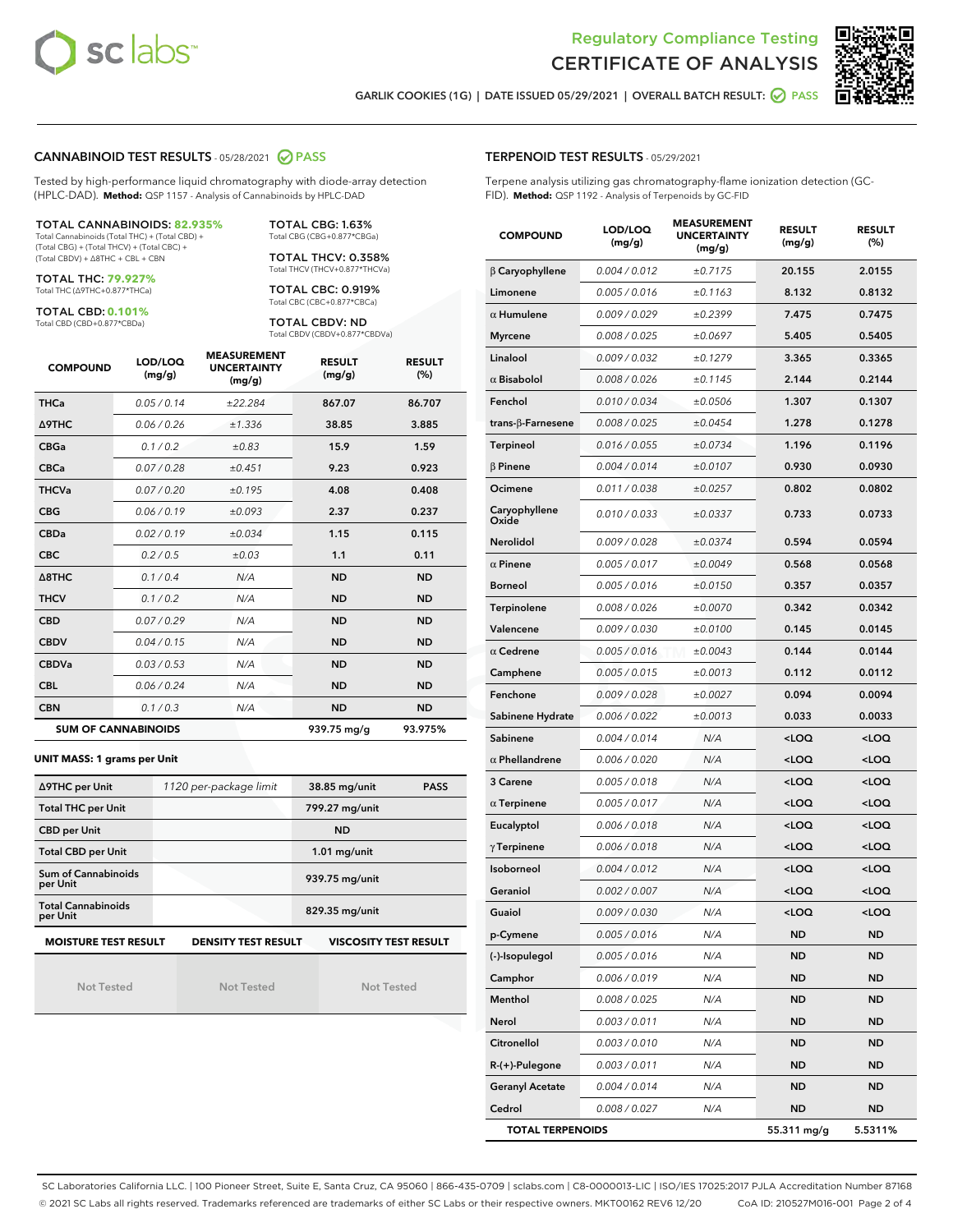



GARLIK COOKIES (1G) | DATE ISSUED 05/29/2021 | OVERALL BATCH RESULT: @ PASS

# CATEGORY 1 PESTICIDE TEST RESULTS - 05/29/2021 2 PASS

Pesticide and plant growth regulator analysis utilizing high-performance liquid chromatography-mass spectrometry (HPLC-MS) or gas chromatography-mass spectrometry (GC-MS). \*GC-MS utilized where indicated. **Method:** QSP 1212 - Analysis of Pesticides and Mycotoxins by LC-MS or QSP 1213 - Analysis of Pesticides by GC-MS

| <b>Aldicarb</b><br>0.03 / 0.08<br><b>ND</b><br>$\ge$ LOD<br>N/A<br><b>PASS</b><br>Carbofuran<br>0.02/0.05<br>$\ge$ LOD<br>N/A<br><b>ND</b><br><b>PASS</b><br>Chlordane*<br>0.03 / 0.08<br><b>ND</b><br>$>$ LOD<br>N/A<br><b>PASS</b><br>0.03/0.10<br><b>ND</b><br><b>PASS</b><br>Chlorfenapyr*<br>$\geq$ LOD<br>N/A<br>0.02 / 0.06<br>N/A<br><b>ND</b><br><b>PASS</b><br>Chlorpyrifos<br>$\geq$ LOD<br>0.02 / 0.07<br>N/A<br><b>ND</b><br><b>PASS</b><br>Coumaphos<br>$>$ LOD<br>Daminozide<br>0.02 / 0.07<br>$\ge$ LOD<br>N/A<br><b>ND</b><br><b>PASS</b><br><b>DDVP</b><br>0.03/0.09<br>$\ge$ LOD<br>N/A<br><b>ND</b><br><b>PASS</b><br>(Dichlorvos)<br>Dimethoate<br><b>ND</b><br><b>PASS</b><br>0.03/0.08<br>$>$ LOD<br>N/A<br>Ethoprop(hos)<br>0.03/0.10<br>$\ge$ LOD<br>N/A<br><b>ND</b><br><b>PASS</b><br>0.02/0.06<br>$\ge$ LOD<br>N/A<br><b>ND</b><br><b>PASS</b><br>Etofenprox<br>Fenoxycarb<br>0.03/0.08<br>$>$ LOD<br>N/A<br><b>ND</b><br><b>PASS</b><br>0.03/0.08<br><b>ND</b><br><b>PASS</b><br>Fipronil<br>$\ge$ LOD<br>N/A<br>Imazalil<br>0.02 / 0.06<br>$>$ LOD<br>N/A<br><b>ND</b><br><b>PASS</b><br>0.02 / 0.07<br>Methiocarb<br>N/A<br><b>ND</b><br>$>$ LOD<br><b>PASS</b><br>Methyl<br>0.03/0.10<br>$\ge$ LOD<br>N/A<br><b>ND</b><br><b>PASS</b><br>parathion<br>0.03/0.09<br>$\ge$ LOD<br>N/A<br><b>ND</b><br><b>PASS</b><br><b>Mevinphos</b><br>Paclobutrazol<br>0.02 / 0.05<br>$\ge$ LOD<br>N/A<br><b>ND</b><br><b>PASS</b><br>0.03/0.09<br>N/A<br>$\ge$ LOD<br><b>ND</b><br><b>PASS</b><br>Propoxur<br>0.03/0.08<br><b>ND</b><br><b>PASS</b><br>Spiroxamine<br>$\ge$ LOD<br>N/A<br><b>PASS</b><br>Thiacloprid<br>0.03/0.10<br>$\ge$ LOD<br>N/A<br><b>ND</b> | <b>COMPOUND</b> | LOD/LOQ<br>$(\mu g/g)$ | <b>ACTION</b><br>LIMIT<br>$(\mu g/g)$ | <b>MEASUREMENT</b><br><b>UNCERTAINTY</b><br>$(\mu g/g)$ | <b>RESULT</b><br>$(\mu g/g)$ | <b>RESULT</b> |
|--------------------------------------------------------------------------------------------------------------------------------------------------------------------------------------------------------------------------------------------------------------------------------------------------------------------------------------------------------------------------------------------------------------------------------------------------------------------------------------------------------------------------------------------------------------------------------------------------------------------------------------------------------------------------------------------------------------------------------------------------------------------------------------------------------------------------------------------------------------------------------------------------------------------------------------------------------------------------------------------------------------------------------------------------------------------------------------------------------------------------------------------------------------------------------------------------------------------------------------------------------------------------------------------------------------------------------------------------------------------------------------------------------------------------------------------------------------------------------------------------------------------------------------------------------------------------------------------------------------------------------------------------------------------------------------|-----------------|------------------------|---------------------------------------|---------------------------------------------------------|------------------------------|---------------|
|                                                                                                                                                                                                                                                                                                                                                                                                                                                                                                                                                                                                                                                                                                                                                                                                                                                                                                                                                                                                                                                                                                                                                                                                                                                                                                                                                                                                                                                                                                                                                                                                                                                                                      |                 |                        |                                       |                                                         |                              |               |
|                                                                                                                                                                                                                                                                                                                                                                                                                                                                                                                                                                                                                                                                                                                                                                                                                                                                                                                                                                                                                                                                                                                                                                                                                                                                                                                                                                                                                                                                                                                                                                                                                                                                                      |                 |                        |                                       |                                                         |                              |               |
|                                                                                                                                                                                                                                                                                                                                                                                                                                                                                                                                                                                                                                                                                                                                                                                                                                                                                                                                                                                                                                                                                                                                                                                                                                                                                                                                                                                                                                                                                                                                                                                                                                                                                      |                 |                        |                                       |                                                         |                              |               |
|                                                                                                                                                                                                                                                                                                                                                                                                                                                                                                                                                                                                                                                                                                                                                                                                                                                                                                                                                                                                                                                                                                                                                                                                                                                                                                                                                                                                                                                                                                                                                                                                                                                                                      |                 |                        |                                       |                                                         |                              |               |
|                                                                                                                                                                                                                                                                                                                                                                                                                                                                                                                                                                                                                                                                                                                                                                                                                                                                                                                                                                                                                                                                                                                                                                                                                                                                                                                                                                                                                                                                                                                                                                                                                                                                                      |                 |                        |                                       |                                                         |                              |               |
|                                                                                                                                                                                                                                                                                                                                                                                                                                                                                                                                                                                                                                                                                                                                                                                                                                                                                                                                                                                                                                                                                                                                                                                                                                                                                                                                                                                                                                                                                                                                                                                                                                                                                      |                 |                        |                                       |                                                         |                              |               |
|                                                                                                                                                                                                                                                                                                                                                                                                                                                                                                                                                                                                                                                                                                                                                                                                                                                                                                                                                                                                                                                                                                                                                                                                                                                                                                                                                                                                                                                                                                                                                                                                                                                                                      |                 |                        |                                       |                                                         |                              |               |
|                                                                                                                                                                                                                                                                                                                                                                                                                                                                                                                                                                                                                                                                                                                                                                                                                                                                                                                                                                                                                                                                                                                                                                                                                                                                                                                                                                                                                                                                                                                                                                                                                                                                                      |                 |                        |                                       |                                                         |                              |               |
|                                                                                                                                                                                                                                                                                                                                                                                                                                                                                                                                                                                                                                                                                                                                                                                                                                                                                                                                                                                                                                                                                                                                                                                                                                                                                                                                                                                                                                                                                                                                                                                                                                                                                      |                 |                        |                                       |                                                         |                              |               |
|                                                                                                                                                                                                                                                                                                                                                                                                                                                                                                                                                                                                                                                                                                                                                                                                                                                                                                                                                                                                                                                                                                                                                                                                                                                                                                                                                                                                                                                                                                                                                                                                                                                                                      |                 |                        |                                       |                                                         |                              |               |
|                                                                                                                                                                                                                                                                                                                                                                                                                                                                                                                                                                                                                                                                                                                                                                                                                                                                                                                                                                                                                                                                                                                                                                                                                                                                                                                                                                                                                                                                                                                                                                                                                                                                                      |                 |                        |                                       |                                                         |                              |               |
|                                                                                                                                                                                                                                                                                                                                                                                                                                                                                                                                                                                                                                                                                                                                                                                                                                                                                                                                                                                                                                                                                                                                                                                                                                                                                                                                                                                                                                                                                                                                                                                                                                                                                      |                 |                        |                                       |                                                         |                              |               |
|                                                                                                                                                                                                                                                                                                                                                                                                                                                                                                                                                                                                                                                                                                                                                                                                                                                                                                                                                                                                                                                                                                                                                                                                                                                                                                                                                                                                                                                                                                                                                                                                                                                                                      |                 |                        |                                       |                                                         |                              |               |
|                                                                                                                                                                                                                                                                                                                                                                                                                                                                                                                                                                                                                                                                                                                                                                                                                                                                                                                                                                                                                                                                                                                                                                                                                                                                                                                                                                                                                                                                                                                                                                                                                                                                                      |                 |                        |                                       |                                                         |                              |               |
|                                                                                                                                                                                                                                                                                                                                                                                                                                                                                                                                                                                                                                                                                                                                                                                                                                                                                                                                                                                                                                                                                                                                                                                                                                                                                                                                                                                                                                                                                                                                                                                                                                                                                      |                 |                        |                                       |                                                         |                              |               |
|                                                                                                                                                                                                                                                                                                                                                                                                                                                                                                                                                                                                                                                                                                                                                                                                                                                                                                                                                                                                                                                                                                                                                                                                                                                                                                                                                                                                                                                                                                                                                                                                                                                                                      |                 |                        |                                       |                                                         |                              |               |
|                                                                                                                                                                                                                                                                                                                                                                                                                                                                                                                                                                                                                                                                                                                                                                                                                                                                                                                                                                                                                                                                                                                                                                                                                                                                                                                                                                                                                                                                                                                                                                                                                                                                                      |                 |                        |                                       |                                                         |                              |               |
|                                                                                                                                                                                                                                                                                                                                                                                                                                                                                                                                                                                                                                                                                                                                                                                                                                                                                                                                                                                                                                                                                                                                                                                                                                                                                                                                                                                                                                                                                                                                                                                                                                                                                      |                 |                        |                                       |                                                         |                              |               |
|                                                                                                                                                                                                                                                                                                                                                                                                                                                                                                                                                                                                                                                                                                                                                                                                                                                                                                                                                                                                                                                                                                                                                                                                                                                                                                                                                                                                                                                                                                                                                                                                                                                                                      |                 |                        |                                       |                                                         |                              |               |
|                                                                                                                                                                                                                                                                                                                                                                                                                                                                                                                                                                                                                                                                                                                                                                                                                                                                                                                                                                                                                                                                                                                                                                                                                                                                                                                                                                                                                                                                                                                                                                                                                                                                                      |                 |                        |                                       |                                                         |                              |               |
|                                                                                                                                                                                                                                                                                                                                                                                                                                                                                                                                                                                                                                                                                                                                                                                                                                                                                                                                                                                                                                                                                                                                                                                                                                                                                                                                                                                                                                                                                                                                                                                                                                                                                      |                 |                        |                                       |                                                         |                              |               |

#### CATEGORY 2 PESTICIDE TEST RESULTS - 05/29/2021 @ PASS

| <b>COMPOUND</b>          | LOD/LOQ<br>$(\mu g/g)$ | <b>ACTION</b><br><b>LIMIT</b><br>$(\mu g/g)$ | <b>MEASUREMENT</b><br><b>UNCERTAINTY</b><br>$(\mu g/g)$ | <b>RESULT</b><br>$(\mu g/g)$ | <b>RESULT</b> |
|--------------------------|------------------------|----------------------------------------------|---------------------------------------------------------|------------------------------|---------------|
| Abamectin                | 0.03/0.10              | 0.1                                          | N/A                                                     | <b>ND</b>                    | <b>PASS</b>   |
| Acephate                 | 0.02/0.07              | 0.1                                          | N/A                                                     | <b>ND</b>                    | <b>PASS</b>   |
| Acequinocyl              | 0.02/0.07              | 0.1                                          | N/A                                                     | <b>ND</b>                    | <b>PASS</b>   |
| Acetamiprid              | 0.02/0.05              | 0.1                                          | N/A                                                     | <b>ND</b>                    | <b>PASS</b>   |
| Azoxystrobin             | 0.02/0.07              | 0.1                                          | N/A                                                     | <b>ND</b>                    | <b>PASS</b>   |
| <b>Bifenazate</b>        | 0.01/0.04              | 0.1                                          | N/A                                                     | <b>ND</b>                    | <b>PASS</b>   |
| <b>Bifenthrin</b>        | 0.02/0.05              | 3                                            | N/A                                                     | <b>ND</b>                    | <b>PASS</b>   |
| <b>Boscalid</b>          | 0.03/0.09              | 0.1                                          | N/A                                                     | <b>ND</b>                    | <b>PASS</b>   |
| Captan                   | 0.19/0.57              | 0.7                                          | N/A                                                     | <b>ND</b>                    | <b>PASS</b>   |
| Carbaryl                 | 0.02/0.06              | 0.5                                          | N/A                                                     | <b>ND</b>                    | <b>PASS</b>   |
| Chlorantranilip-<br>role | 0.04/0.12              | 10                                           | N/A                                                     | <b>ND</b>                    | <b>PASS</b>   |
| Clofentezine             | 0.03/0.09              | 0.1                                          | N/A                                                     | <b>ND</b>                    | <b>PASS</b>   |

| <b>CATEGORY 2 PESTICIDE TEST RESULTS</b> - 05/29/2021 continued |  |
|-----------------------------------------------------------------|--|
|                                                                 |  |

| <b>COMPOUND</b>               | LOD/LOQ<br>(µg/g) | <b>ACTION</b><br>LIMIT<br>(µg/g) | <b>MEASUREMENT</b><br><b>UNCERTAINTY</b><br>(µg/g) | <b>RESULT</b><br>(µg/g) | <b>RESULT</b> |
|-------------------------------|-------------------|----------------------------------|----------------------------------------------------|-------------------------|---------------|
| Cyfluthrin                    | 0.12 / 0.38       | $\overline{c}$                   | N/A                                                | <b>ND</b>               | <b>PASS</b>   |
| Cypermethrin                  | 0.11/0.32         | 1                                | N/A                                                | <b>ND</b>               | <b>PASS</b>   |
| <b>Diazinon</b>               | 0.02 / 0.05       | 0.1                              | N/A                                                | <b>ND</b>               | <b>PASS</b>   |
| Dimethomorph                  | 0.03 / 0.09       | 2                                | N/A                                                | <b>ND</b>               | <b>PASS</b>   |
| Etoxazole                     | 0.02 / 0.06       | 0.1                              | N/A                                                | <b>ND</b>               | <b>PASS</b>   |
| Fenhexamid                    | 0.03 / 0.09       | 0.1                              | N/A                                                | <b>ND</b>               | <b>PASS</b>   |
| Fenpyroximate                 | 0.02 / 0.06       | 0.1                              | N/A                                                | <b>ND</b>               | <b>PASS</b>   |
| Flonicamid                    | 0.03 / 0.10       | 0.1                              | N/A                                                | <b>ND</b>               | <b>PASS</b>   |
| Fludioxonil                   | 0.03/0.10         | 0.1                              | N/A                                                | <b>ND</b>               | <b>PASS</b>   |
| Hexythiazox                   | 0.02 / 0.07       | 0.1                              | N/A                                                | <b>ND</b>               | <b>PASS</b>   |
| Imidacloprid                  | 0.04 / 0.11       | 5                                | N/A                                                | <b>ND</b>               | <b>PASS</b>   |
| Kresoxim-methyl               | 0.02 / 0.07       | 0.1                              | N/A                                                | <b>ND</b>               | <b>PASS</b>   |
| Malathion                     | 0.03 / 0.09       | 0.5                              | N/A                                                | <b>ND</b>               | <b>PASS</b>   |
| Metalaxyl                     | 0.02 / 0.07       | $\overline{c}$                   | N/A                                                | <b>ND</b>               | <b>PASS</b>   |
| Methomyl                      | 0.03 / 0.10       | 1                                | N/A                                                | <b>ND</b>               | <b>PASS</b>   |
| Myclobutanil                  | 0.03/0.09         | 0.1                              | N/A                                                | <b>ND</b>               | <b>PASS</b>   |
| Naled                         | 0.02 / 0.07       | 0.1                              | N/A                                                | <b>ND</b>               | <b>PASS</b>   |
| Oxamyl                        | 0.04 / 0.11       | 0.5                              | N/A                                                | <b>ND</b>               | <b>PASS</b>   |
| Pentachloronitro-<br>benzene* | 0.03/0.09         | 0.1                              | N/A                                                | <b>ND</b>               | <b>PASS</b>   |
| Permethrin                    | 0.04 / 0.12       | 0.5                              | N/A                                                | <b>ND</b>               | <b>PASS</b>   |
| Phosmet                       | 0.03 / 0.10       | 0.1                              | N/A                                                | <b>ND</b>               | <b>PASS</b>   |
| Piperonylbu-<br>toxide        | 0.02 / 0.07       | 3                                | N/A                                                | <b>ND</b>               | <b>PASS</b>   |
| Prallethrin                   | 0.03 / 0.08       | 0.1                              | N/A                                                | <b>ND</b>               | <b>PASS</b>   |
| Propiconazole                 | 0.02 / 0.07       | 0.1                              | N/A                                                | <b>ND</b>               | <b>PASS</b>   |
| Pyrethrins                    | 0.04 / 0.12       | 0.5                              | N/A                                                | <b>ND</b>               | <b>PASS</b>   |
| Pyridaben                     | 0.02 / 0.07       | 0.1                              | N/A                                                | <b>ND</b>               | <b>PASS</b>   |
| Spinetoram                    | 0.02 / 0.07       | 0.1                              | N/A                                                | <b>ND</b>               | <b>PASS</b>   |
| Spinosad                      | 0.02 / 0.07       | 0.1                              | N/A                                                | <b>ND</b>               | <b>PASS</b>   |
| Spiromesifen                  | 0.02 / 0.05       | 0.1                              | N/A                                                | <b>ND</b>               | <b>PASS</b>   |
| Spirotetramat                 | 0.02 / 0.06       | 0.1                              | N/A                                                | <b>ND</b>               | <b>PASS</b>   |
| Tebuconazole                  | 0.02 / 0.07       | 0.1                              | N/A                                                | <b>ND</b>               | <b>PASS</b>   |
| Thiamethoxam                  | 0.03 / 0.10       | 5                                | N/A                                                | <b>ND</b>               | <b>PASS</b>   |
| Trifloxystrobin               | 0.03 / 0.08       | 0.1                              | N/A                                                | <b>ND</b>               | <b>PASS</b>   |

SC Laboratories California LLC. | 100 Pioneer Street, Suite E, Santa Cruz, CA 95060 | 866-435-0709 | sclabs.com | C8-0000013-LIC | ISO/IES 17025:2017 PJLA Accreditation Number 87168 © 2021 SC Labs all rights reserved. Trademarks referenced are trademarks of either SC Labs or their respective owners. MKT00162 REV6 12/20 CoA ID: 210527M016-001 Page 3 of 4